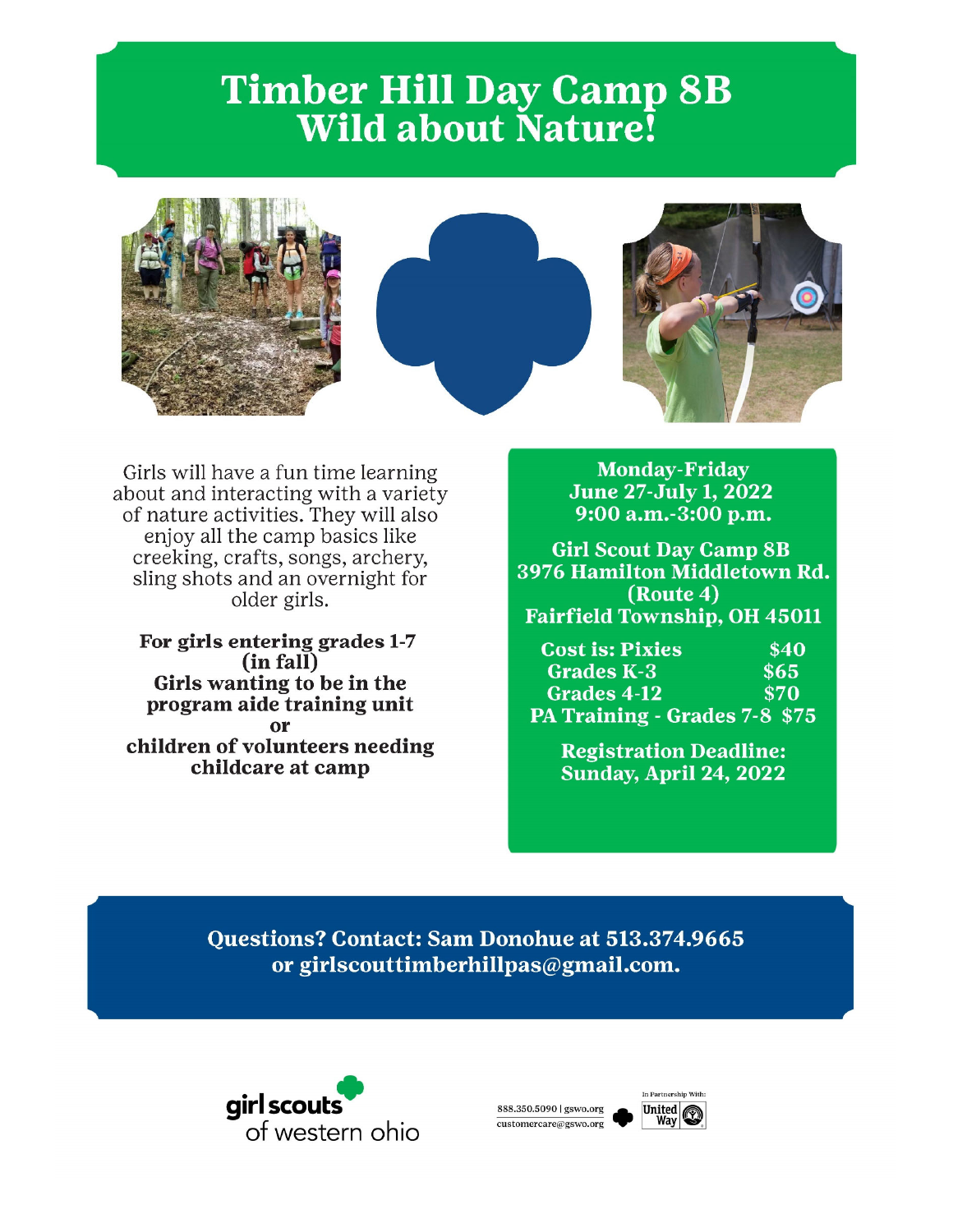## **Adult Volunteer Registration Form Wild About Nature Camp 8B Monday- Friday, June 27-July 1, 2022**

|                                                 | Volunteer's Name: Volunteer's Name:                                              | Phone: <u>_____________________</u>                                                                                      |                    |  |  |  |
|-------------------------------------------------|----------------------------------------------------------------------------------|--------------------------------------------------------------------------------------------------------------------------|--------------------|--|--|--|
|                                                 |                                                                                  | City: City: City: City: City: City:                                                                                      |                    |  |  |  |
| Email: <b>Email</b>                             |                                                                                  | Cell Phone: ____________________                                                                                         |                    |  |  |  |
|                                                 | Volunteer is a: Currently registered Girl Scout Contemporary Girl Scout          | New Girl Scout<br>(If adult is not a currently registered Girl Scout, must submit your \$25 Girl Scout membership fee*.) |                    |  |  |  |
| Are you a leader/assistant leader?              | ) Yes                                                                            | No                                                                                                                       |                    |  |  |  |
|                                                 | Troop #: ______________Troop Grade Level in Fall: ______________________________ | Service Unit Name/#:                                                                                                     |                    |  |  |  |
|                                                 | Do you have any camping experience?<br>$\bigcup$ Yes                             | No                                                                                                                       |                    |  |  |  |
| I would like to be a unit leader and work with: |                                                                                  |                                                                                                                          |                    |  |  |  |
| <b>Pixies</b>                                   | <b>Girl Scout Daisies</b>                                                        | <b>Girl Scout Brownies</b>                                                                                               | <b>PA Training</b> |  |  |  |
| <b>Girl Scout Juniors</b>                       | <b>Girl Scout Cadettes</b>                                                       | Daughter's Unit                                                                                                          |                    |  |  |  |
|                                                 | There is an adult at camp that I would like to work with (name)                  |                                                                                                                          |                    |  |  |  |

**T-Shirts: T-shirts are provided to adults who are working 3-5 days of camp. Adults who are working less than 3 days should send \$7 for the t-shirt fee with their registration form.**



| <b>TOTAL FEES (payable to GSWO)</b>                          |    |  |  |  |  |
|--------------------------------------------------------------|----|--|--|--|--|
| Membership Fee for<br>non-Girl Scouts (\$25 if applicable) * | \$ |  |  |  |  |
| Adult T-shirt (optional)                                     |    |  |  |  |  |
| <b>TOTAL</b>                                                 |    |  |  |  |  |

**Drop off or mail completed Adult Registration Form to:** 

**Nicole Van Houten 5648 Neptune Way Fairfield, OH 45014**

**\* Additional steps will need to be taken to secure your Girl Scout volunteer role.** All adult volunteers are **required** to have a current Girl Scout membership and updated background check. Membership with a volunteer role will trigger an emailed criminal background check which needs completed once every 3 years.

#### **Adults who do not have a current background check will not be permitted to volunteer.**

*I acknowledge that COVID-19 is an extremely contagious virus that spreads easily in the community. I agree to adhere to Girl Scouts of Western Ohio and State and local guidelines/mandates. I will take all reasonable precautions to limit potential exposure for girls, volunteers, and families, based on Girl Scouts of Western Ohio and state guidelines. I will hold Girl Scouts of Western Ohio harmless and waive all rights to legal action, if my daughter contracts COVID through exposure at a Girl Scout event.*

*Signature: Date:* 

airl scout

ot western ohio

05-10232-02/2021

888.350.5090 gswo.org customercare@gswo.org